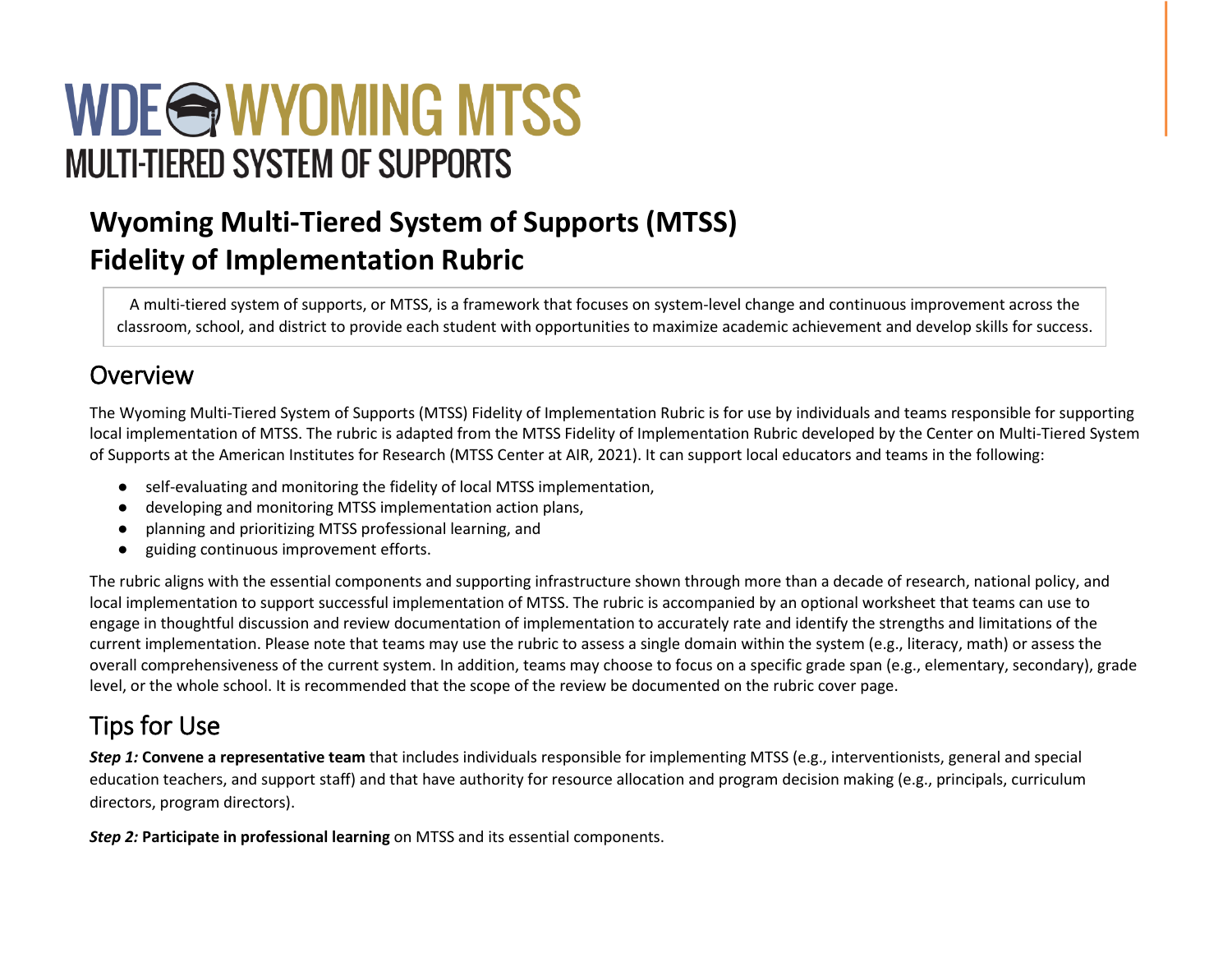*Step 3:* Have team members **rate each of the component's criteria individually** and be prepared to share with the team. This can be done prior to convening or during a facilitated activity with the team.

*Step 4:* After sharing individual ratings with the team, **engage in consensus building** to create a team rating for each item.

- Averaging individual scores is not recommended, especially if there are outliers.
- To facilitate a more efficient and effective process, focus consensus-building efforts on those items in which the team's individual ratings are more than two numbers apart (e.g., one member rates an item a 1 while another rates it a 3).
- Provide evidence for any ratings of a 4 or 5.
- Although the rubric provides descriptions for ratings 1, 3, and 5, consider ratings of 2 and 4 when the team believes their implementation falls between two of the described implementation levels.

**Step 5:** Summarize the findings and prioritize areas of concern and future focus.

It is important to remember that the rubric was designed to provide local educators with an opportunity to engage in self-reflection, identify strengths and limitations of the current implementation, and engage in continuous improvement concerning MTSS implementation.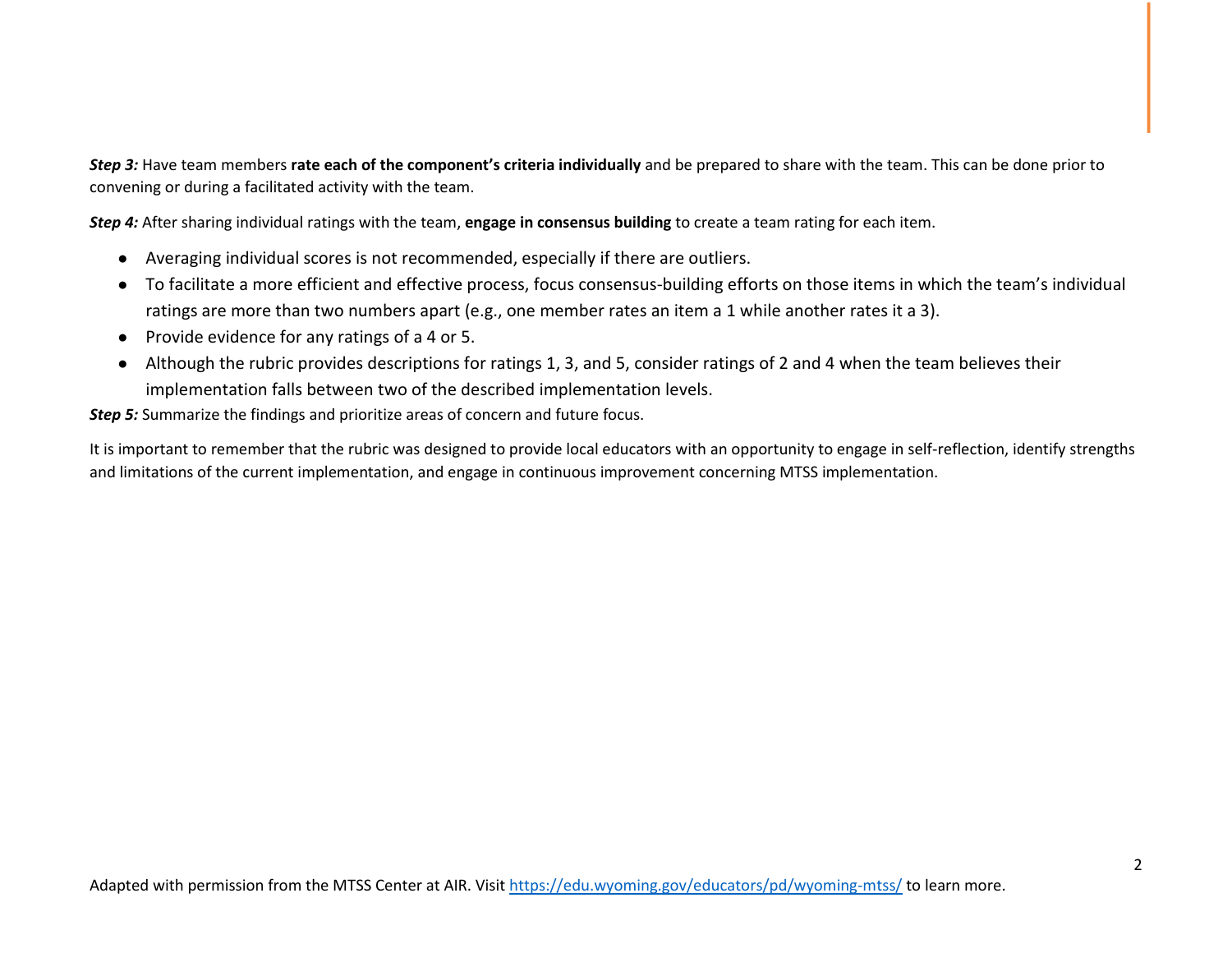# **Wyoming MTSS Fidelity of Implementation Rubric:**

## **Cover Page**

| <b>School Name:</b>                                                                   |  |
|---------------------------------------------------------------------------------------|--|
| District:                                                                             |  |
| Date:                                                                                 |  |
| <b>Grades Levels/Spans Evaluated</b><br>(e.g., K-3, middle school):                   |  |
| <b>Focus of MTSS Framework</b><br>(e.g., social, emotional,<br>academic, behavioral): |  |
| <b>Participating Team Members</b><br>and Role:                                        |  |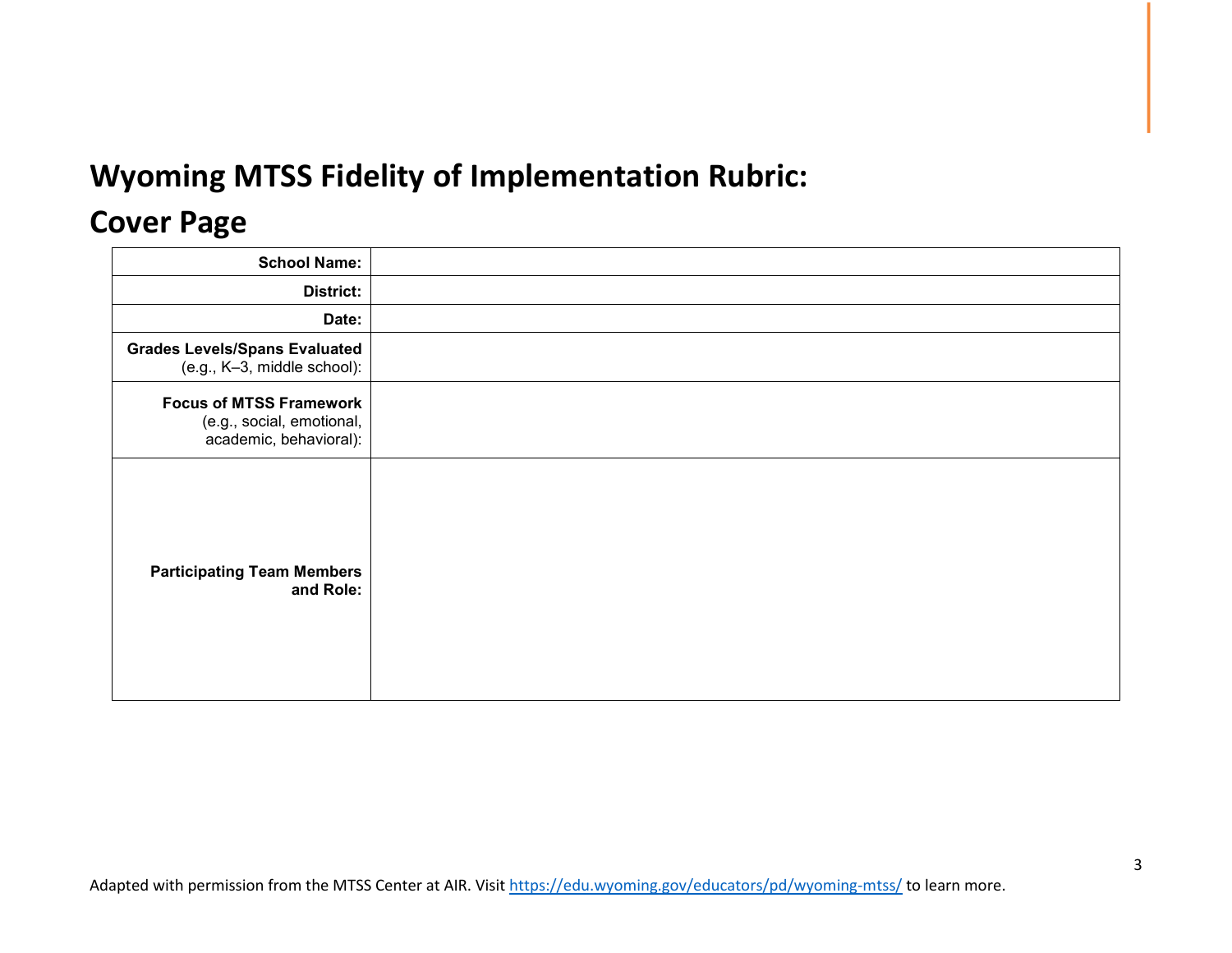## Section 1: Universal Screening Fidelity Rubric

*Screening. Uses appropriate measures for identifying students who may be at risk for poor learning outcomes, including academic, behavioral, social, emotional, school completion, and college and career readiness.*

| <b>Indicator</b>                               |                                                                                                                                                                                                                                                                                                                                                                                                              |                                                                                                                                                                                                                                                                                                                                                                                                    | 5                                                                                                                                                                                                                                                                                                                                                                                                     |
|------------------------------------------------|--------------------------------------------------------------------------------------------------------------------------------------------------------------------------------------------------------------------------------------------------------------------------------------------------------------------------------------------------------------------------------------------------------------|----------------------------------------------------------------------------------------------------------------------------------------------------------------------------------------------------------------------------------------------------------------------------------------------------------------------------------------------------------------------------------------------------|-------------------------------------------------------------------------------------------------------------------------------------------------------------------------------------------------------------------------------------------------------------------------------------------------------------------------------------------------------------------------------------------------------|
| <b>Screening</b><br>Tools                      | Insufficient evidence that the<br>screening tools are reliable,<br>correlations between the<br>instruments and valued outcomes<br>are strong, and predictions of risk<br>status are accurate.                                                                                                                                                                                                                | Evidence indicates that the screening<br>tools are reliable, correlations<br>between the instruments and valued<br>outcomes are strong, predictions of<br>risk status are accurate, but staff is<br>unable to articulate the<br>supporting evidence.                                                                                                                                               | Evidence indicates that the<br>screening tools are reliable,<br>correlations between the<br>instruments and valued outcomes<br>are strong, and predictions of risk<br>status are accurate, and staff is able<br>to articulate the<br>supporting evidence.                                                                                                                                             |
| <b>Universal</b><br><b>Screening</b>           | One or none of the following<br>conditions is met: (1) screening is<br>conducted for all students (i.e., is<br>universal); (2) procedures are in<br>place to ensure implementation<br>accuracy (i.e., all students are<br>tested, scores are accurate, cut<br>points/decisions are accurate); and<br>(3) a process to screen all students<br>occurs more than once per year<br>(e.g., fall, winter, spring). | Two of the following conditions are<br>met: (1) screening is conducted for all<br>students (i.e., is universal); (2)<br>procedures are in place to ensure<br>implementation accuracy (i.e., all<br>students are tested, scores are<br>accurate, cut points/decisions are<br>accurate); and (3) a process to screen<br>all students occurs more than once<br>per year (e.g., fall, winter, spring). | All of the following conditions are<br>met: (1) screening is conducted for<br>all students (i.e., is universal); (2)<br>procedures are in place to ensure<br>implementation accuracy (i.e., all<br>students are tested, scores are<br>accurate, cut points/decisions are<br>accurate); and (3) a process to<br>screen all students occurs more<br>than once per year (e.g., fall,<br>winter, spring). |
| <b>Data Points</b><br>to Verify<br><b>Risk</b> | Screening data are not used or are<br>used alone to verify decisions about<br>whether a student is or is not at<br>risk.                                                                                                                                                                                                                                                                                     | Screening data are used in concert<br>with at least one other data source<br>(e.g., classroom performance,<br>curriculum-based assessment,<br>performance on state assessments,<br>diagnostic assessment data, short-<br>term progress monitoring) to verify<br>decisions about whether a student is<br>or is not at risk.                                                                         | Screening data are used in concert<br>with at least two other data sources<br>(e.g., classroom performance,<br>performance on state assessments,<br>diagnostic assessment data, short-<br>term progress monitoring) to verify<br>decisions about whether a student<br>is or is not at risk.                                                                                                           |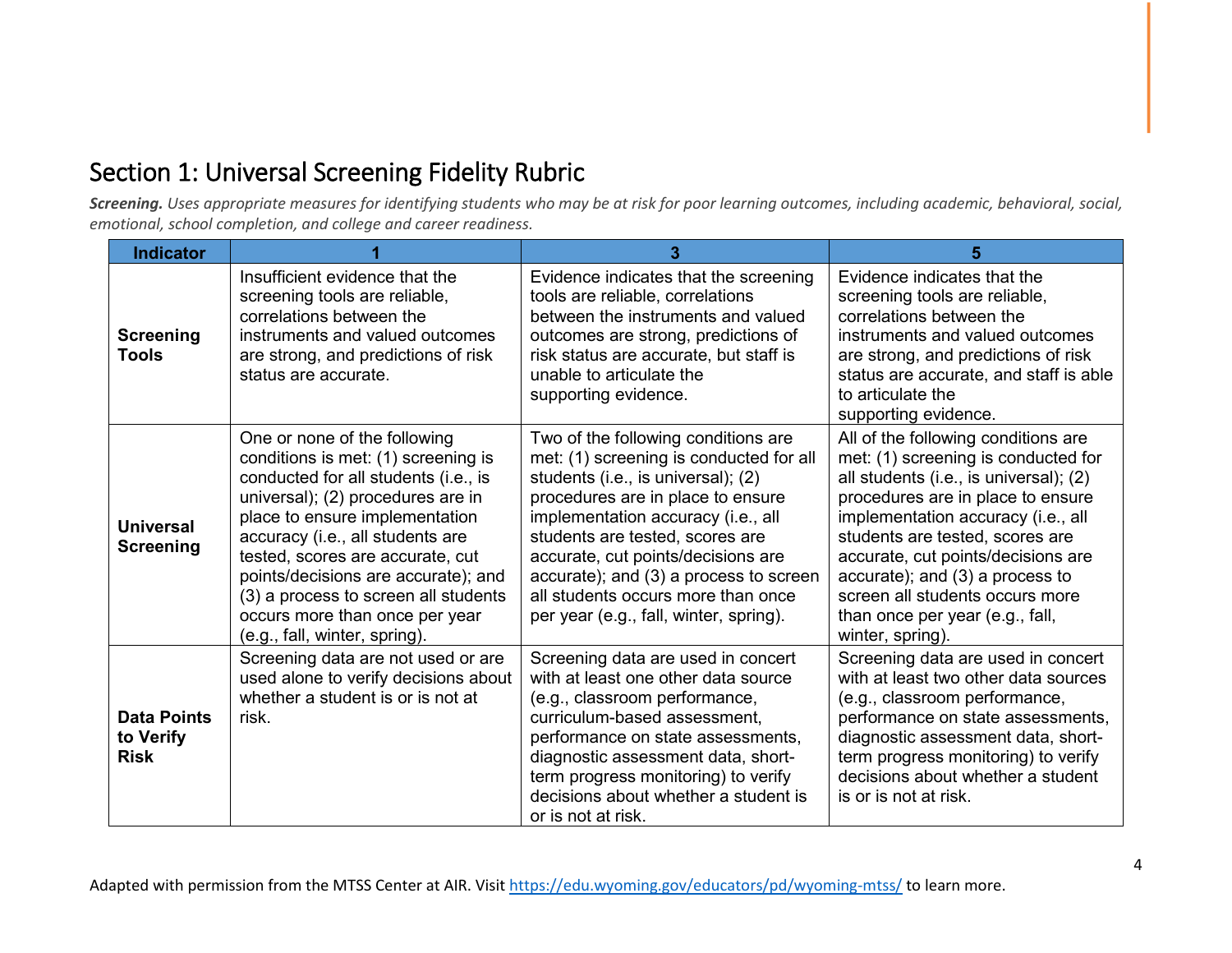### Section 2: Progress Monitoring Fidelity Rubric

*Progress Monitoring. Uses reliable and valid measures to assess a student's performance and to quantify a student's rate of improvement or responsiveness to supplemental instruction and support.* 

| <b>Indicator</b>                                 |                                                                                                                                                                                                                                                                                                                                                                                                                                                                                                             |                                                                                                                                                                                                                                                                                                                                                                                                                                                                                                      |                                                                                                                                                                                                                                                                                                                                                                                                                                                                                                                                                        |
|--------------------------------------------------|-------------------------------------------------------------------------------------------------------------------------------------------------------------------------------------------------------------------------------------------------------------------------------------------------------------------------------------------------------------------------------------------------------------------------------------------------------------------------------------------------------------|------------------------------------------------------------------------------------------------------------------------------------------------------------------------------------------------------------------------------------------------------------------------------------------------------------------------------------------------------------------------------------------------------------------------------------------------------------------------------------------------------|--------------------------------------------------------------------------------------------------------------------------------------------------------------------------------------------------------------------------------------------------------------------------------------------------------------------------------------------------------------------------------------------------------------------------------------------------------------------------------------------------------------------------------------------------------|
| Progress-<br><b>Monitoring</b><br><b>Tools</b>   | Selected progress-monitoring tools<br>meet no more than one of the<br>following criteria: (1) have sufficient<br>number of alternate forms of equal<br>and controlled difficulty to allow for<br>progress monitoring at<br>recommended intervals based on<br>intervention level; (2) specify<br>minimum acceptable growth; (3)<br>provide benchmarks for minimum<br>acceptable end-of-year performance;<br>and (4) reliability and validity<br>information for the performance-level<br>score is available. | Selected progress-monitoring tools<br>meet two or three of the following<br>criteria: (1) have sufficient number of<br>alternate forms of equal and<br>controlled difficulty to allow for<br>progress monitoring at recommended<br>intervals based on intervention level;<br>(2) specify minimum acceptable<br>growth; (3) provide benchmarks for<br>minimum acceptable end-of-year<br>performance; and (4) reliability and<br>validity information for the<br>performance-level score is available. | Selected progress-monitoring tools<br>meet all of the following criteria: (1)<br>have sufficient number of alternate<br>forms of equal and controlled<br>difficulty to allow for progress<br>monitoring at recommended intervals<br>based on intervention level; (2)<br>specify minimum acceptable growth;<br>(3) provide benchmarks for minimum<br>acceptable end-of-year performance;<br>and (4) reliability and validity<br>information for the performance-level<br>score is available and staff is able to<br>articulate the supporting evidence. |
| Progress-<br><b>Monitoring</b><br><b>Process</b> | Neither of the following conditions is<br>met: (1) progress monitoring occurs<br>at least monthly for students<br>receiving secondary-level<br>intervention and at least weekly for<br>students receiving intensive<br>intervention; and (2) procedures are<br>in place to ensure implementation<br>accuracy (i.e., appropriate students<br>are tested, scores are accurate,<br>decision-making rules are<br>applied consistently).                                                                         | Only one of the following conditions is<br>met: (1) progress monitoring occurs at<br>least monthly for students receiving<br>secondary-level intervention and at<br>least weekly for students receiving<br>intensive intervention; and (2)<br>procedures are in place to ensure<br>implementation accuracy (i.e.,<br>appropriate students are tested,<br>scores are accurate, decision-making<br>rules are applied consistently).                                                                    | Both of the following conditions are<br>met: (1) progress monitoring occurs<br>at least monthly for students<br>receiving secondary-level<br>intervention and at least weekly for<br>students receiving intensive<br>intervention; and (2) procedures are<br>in place to ensure implementation<br>accuracy (i.e., appropriate students<br>are tested, scores are accurate,<br>decision-making rules are<br>applied consistently).                                                                                                                      |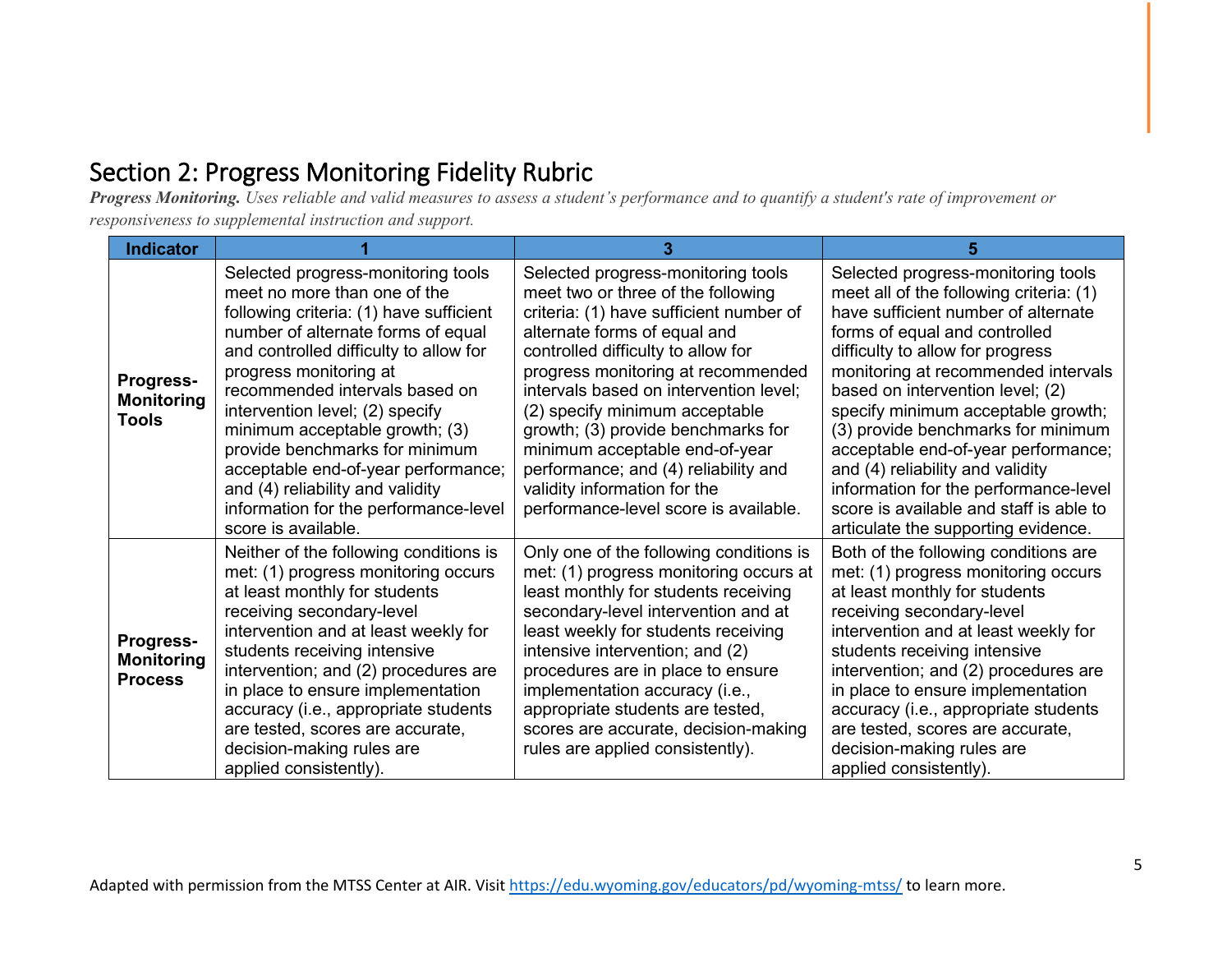#### Section 3: Data-Based Decision-Making Fidelity Rubric

**Data-Based Decision Making.** Occurs *at all levels of MTSS implementation, from individual students to the district level. Teams use screening, diagnostic, progress monitoring, classroom assessment, and fidelity data to make decisions about instruction, movement within the multilevel prevention system, intensification of instruction and supports, and identification of students with disabilities (in accordance with state and local policies).*

| <b>Indicator</b>                             |                                                                                                                                                                                                                                                                                                                                                                                                                                                                                          | 3                                                                                                                                                                                                                                                                                                                                                                                                                                                                       | 5                                                                                                                                                                                                                                                                                                                                                                                                                                                                          |
|----------------------------------------------|------------------------------------------------------------------------------------------------------------------------------------------------------------------------------------------------------------------------------------------------------------------------------------------------------------------------------------------------------------------------------------------------------------------------------------------------------------------------------------------|-------------------------------------------------------------------------------------------------------------------------------------------------------------------------------------------------------------------------------------------------------------------------------------------------------------------------------------------------------------------------------------------------------------------------------------------------------------------------|----------------------------------------------------------------------------------------------------------------------------------------------------------------------------------------------------------------------------------------------------------------------------------------------------------------------------------------------------------------------------------------------------------------------------------------------------------------------------|
| Decision-<br><b>Making</b><br><b>Process</b> | The mechanism for making<br>decisions about the participation of<br>students in the<br>instruction/intervention levels meets<br>no more than one of the following<br>criteria: The process (1) is data-<br>driven and based on validated<br>methods; (2) involves a broad base<br>of stakeholders; and (3) is<br>operationalized with clear,<br>established decision rules (e.g.,<br>movement between levels or tiers,<br>determination of appropriate<br>instruction or interventions). | The mechanism for making decisions<br>about the participation of students in<br>the instruction/intervention levels<br>meets two of the following criteria:<br>The process (1) is data-driven and<br>based on validated methods; (2)<br>involves a broad base of<br>stakeholders; and (3) is<br>operationalized with clear, established<br>decision rules (e.g., movement<br>between levels or tiers, determination<br>of appropriate instruction or<br>interventions). | The mechanism for making<br>decisions about the participation of<br>students in the<br>instruction/intervention levels<br>meets all of the following criteria:<br>The process (1) is data-driven and<br>based on validated methods; (2)<br>involves a broad base of<br>stakeholders; and (3) is<br>operationalized with clear,<br>established decision rules (e.g.,<br>movement between levels or tiers,<br>determination of appropriate<br>instruction or interventions). |
| <b>Data System</b>                           | A data system is in place but only<br>meets two or fewer of the following<br>conditions: (1) the system allows<br>users to document and access<br>individual student-level data<br>(including screening and progress-<br>monitoring data) and instructional<br>decisions; (2) data are entered in a<br>timely manner; (3) data can be<br>represented graphically; and (4)<br>there is a process for<br>setting/evaluating goals.                                                         | A data system is in place that meets<br>three of the following four conditions:<br>(1) the system allows users to<br>document and access individual<br>student-level data (including<br>screening and progress-monitoring<br>data) and instructional decisions; (2)<br>data are entered in a timely manner;<br>(3) data can be represented<br>graphically; and (4) there is a process<br>for setting/evaluating goals.                                                  | A data system is in place that<br>meets all of the following<br>conditions: (1) the system allows<br>users to document and access<br>individual student-level data<br>(including screening and progress-<br>monitoring data) and instructional<br>decisions; (2) data are entered in a<br>timely manner; (3) data can be<br>represented graphically; and (4)<br>there is a process for<br>setting/evaluating goals.                                                        |

Adapted with permission from the MTSS Center at AIR. Visit https://edu.wyoming.gov/educators/pd/wyoming-mtss/ to learn more.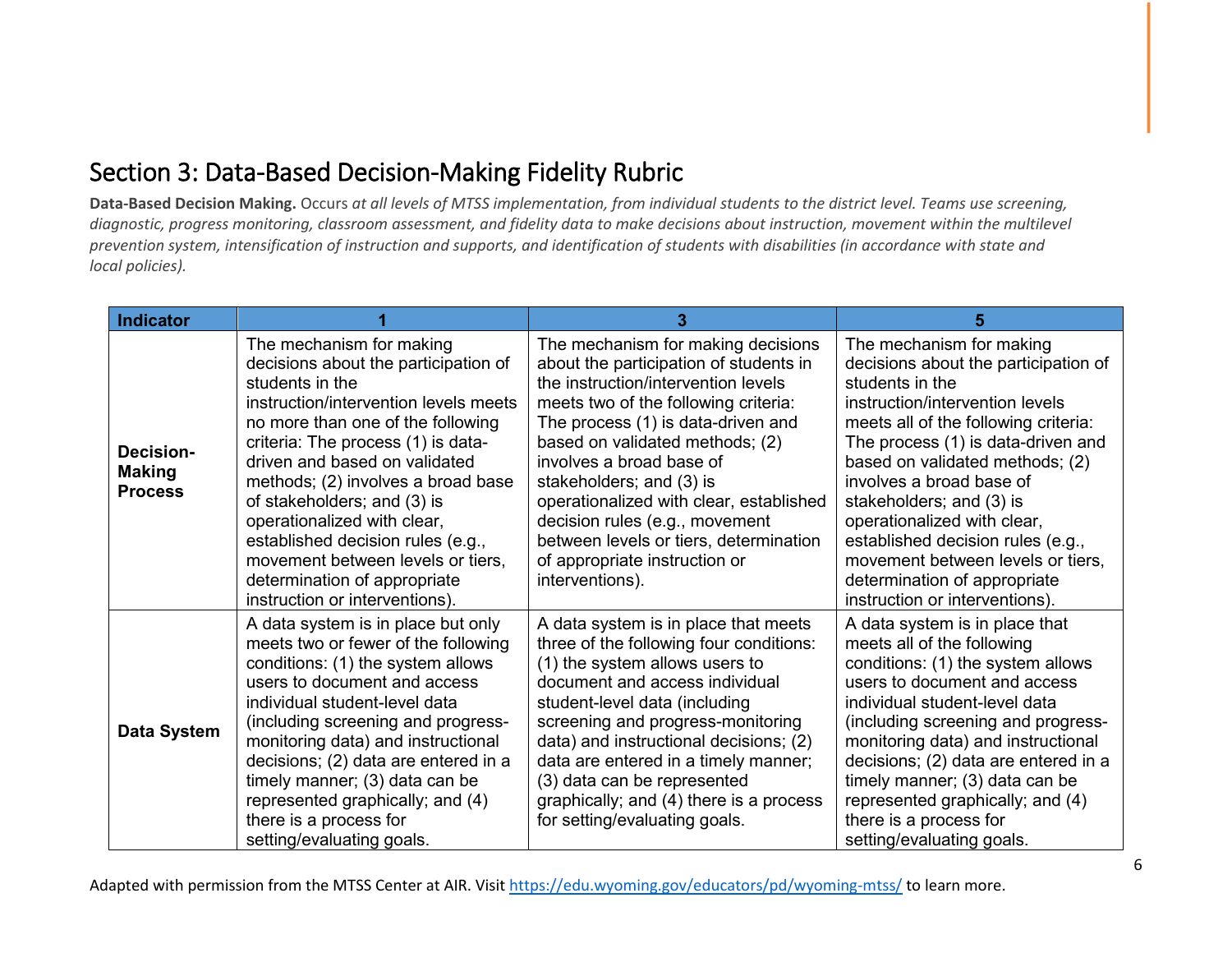#### Section 4: Multi-Level Prevention System Fidelity Rubric

**Multi-Level Prevention System.** *The multi-level prevention system includes three tiers of intensity for instruction, intervention, and supports.* 

#### Tier 1: Core Programming for All Students

*Tier 1 includes high-quality, schoolwide academic, social, emotional, and behavioral programming and supports designed to meet the needs of all students.*

| <b>Indicator</b>                                                   |                                                                                                                                                                                      |                                                                                                                                                                                    |                                                                                                                                                                                      |
|--------------------------------------------------------------------|--------------------------------------------------------------------------------------------------------------------------------------------------------------------------------------|------------------------------------------------------------------------------------------------------------------------------------------------------------------------------------|--------------------------------------------------------------------------------------------------------------------------------------------------------------------------------------|
| Research-<br><b>Based</b><br><b>Curriculum</b><br><b>Materials</b> | Few core curriculum materials<br>are research based for the target<br>population of learners (including<br>subgroups such as English<br>learners and students<br>with disabilities). | Some core curriculum materials are<br>research based for the target<br>population of learners (including<br>subgroups such as English learners<br>and students with disabilities). | All core curriculum materials are<br>research based for the target<br>population of learners (including<br>subgroups such as English<br>learners and students<br>with disabilities). |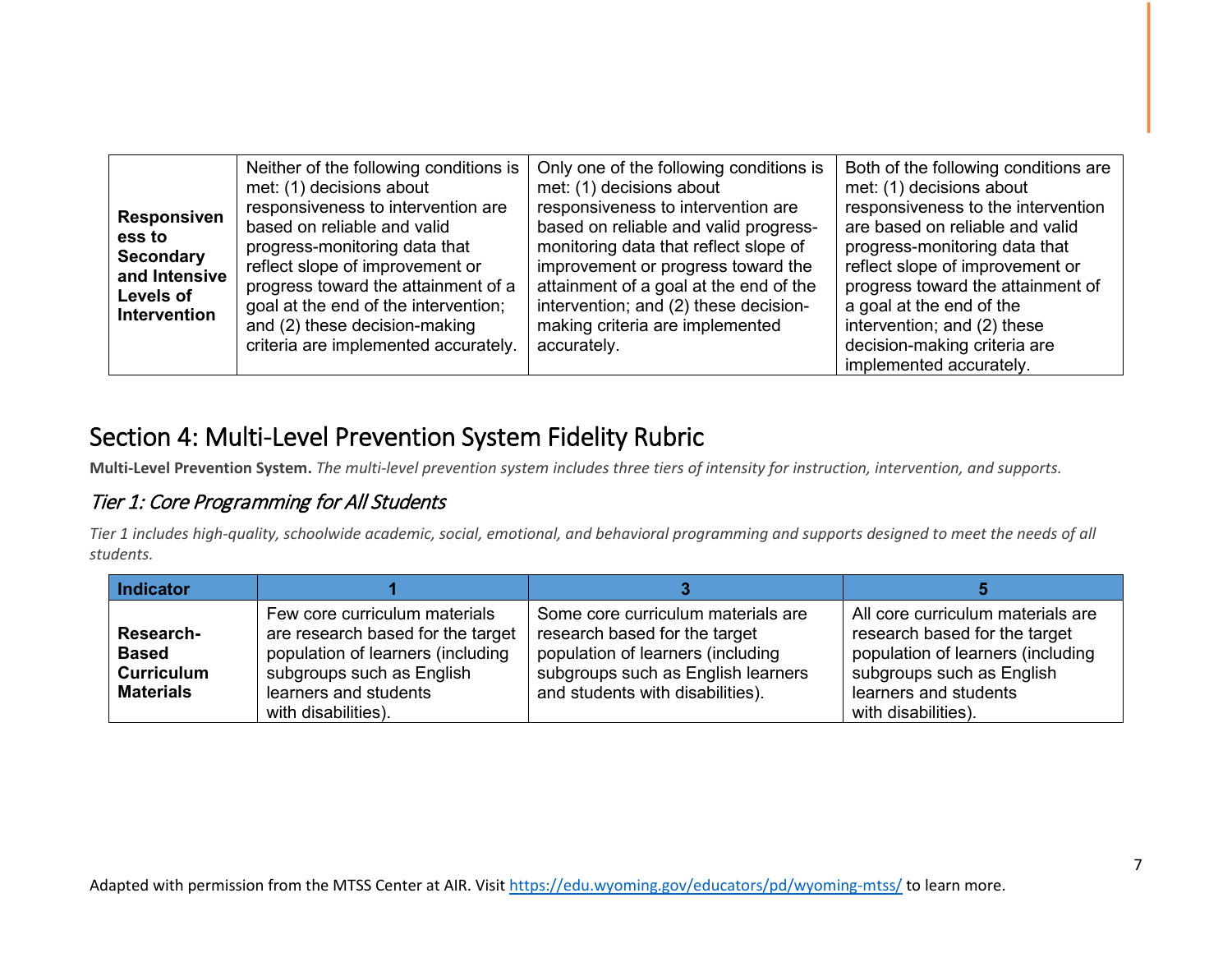| <b>Articulation of</b><br><b>Teaching and</b><br>Learning (in<br>and across<br>grade levels) | Neither of the following<br>conditions is met: (1) teaching<br>and learning objectives are well<br>articulated from one grade to<br>another; and (2) teaching and<br>learning objectives are well<br>articulated within grade levels so<br>that students have highly similar<br>experiences, regardless of their<br>assigned teacher. | Only one of the following conditions is<br>met: (1) teaching and learning<br>objectives are well articulated from one<br>grade to another; and (2) teaching and<br>learning objectives are well articulated<br>within grade levels so that students<br>have highly similar experiences,<br>regardless of their assigned teacher. | Both of the following conditions<br>are met: (1) teaching and learning<br>objectives are well articulated<br>from one grade to another; and (2)<br>teaching and learning objectives<br>are well articulated within grade<br>levels so that students have highly<br>similar experiences, regardless of<br>their assigned teacher. |
|----------------------------------------------------------------------------------------------|---------------------------------------------------------------------------------------------------------------------------------------------------------------------------------------------------------------------------------------------------------------------------------------------------------------------------------------|----------------------------------------------------------------------------------------------------------------------------------------------------------------------------------------------------------------------------------------------------------------------------------------------------------------------------------|----------------------------------------------------------------------------------------------------------------------------------------------------------------------------------------------------------------------------------------------------------------------------------------------------------------------------------|
| <b>Differentiated</b><br><b>Instruction</b>                                                  | Neither of the following<br>conditions is met: (1) staff can<br>describe how most teachers in<br>the school differentiate<br>instruction for students on,<br>below, or above grade level; and<br>(2) staff can explain how most<br>teachers in the school use<br>student data to identify and<br>address the needs of students.       | Only one of the following conditions is<br>met: (1) staff can describe how most<br>teachers in the school differentiate<br>instruction for students on, below, or<br>above grade level; and (2) staff can<br>explain how most teachers in the<br>school use student data to identify and<br>address the needs of students.       | Both of the following conditions<br>are met: (1) staff can describe<br>how most teachers in the school<br>differentiate instruction for<br>students on, below, or above<br>grade level; and (2) staff can<br>explain how most teachers in the<br>school use student data to identify<br>and address the needs<br>of students.    |
| <b>Standards</b><br><b>Based</b>                                                             | The core curriculum is not<br>aligned with the state standards<br>or agreed-upon standards.                                                                                                                                                                                                                                           | The core curriculum is partially aligned<br>with the state standards or other<br>agreed-upon standards.                                                                                                                                                                                                                          | The core curriculum is aligned<br>with the state standards or other<br>agreed-upon standards                                                                                                                                                                                                                                     |
| <b>Exceeding</b><br><b>Benchmark</b>                                                         | Neither of the following<br>conditions is met: (1) the school<br>provides enrichment<br>opportunities for students<br>exceeding benchmarks; and (2)<br>teachers implement those<br>opportunities consistently at all<br>grade levels.                                                                                                 | One of the following conditions is met:<br>(1) the school provides enrichment<br>opportunities for students exceeding<br>benchmarks; and (2) teachers<br>implement those opportunities<br>consistently at all grade levels.                                                                                                      | Both of the following conditions<br>are met: (1) the school provides<br>enrichment opportunities for<br>students exceeding benchmarks;<br>and (2) teachers implement those<br>opportunities consistently at all<br>grade levels.                                                                                                 |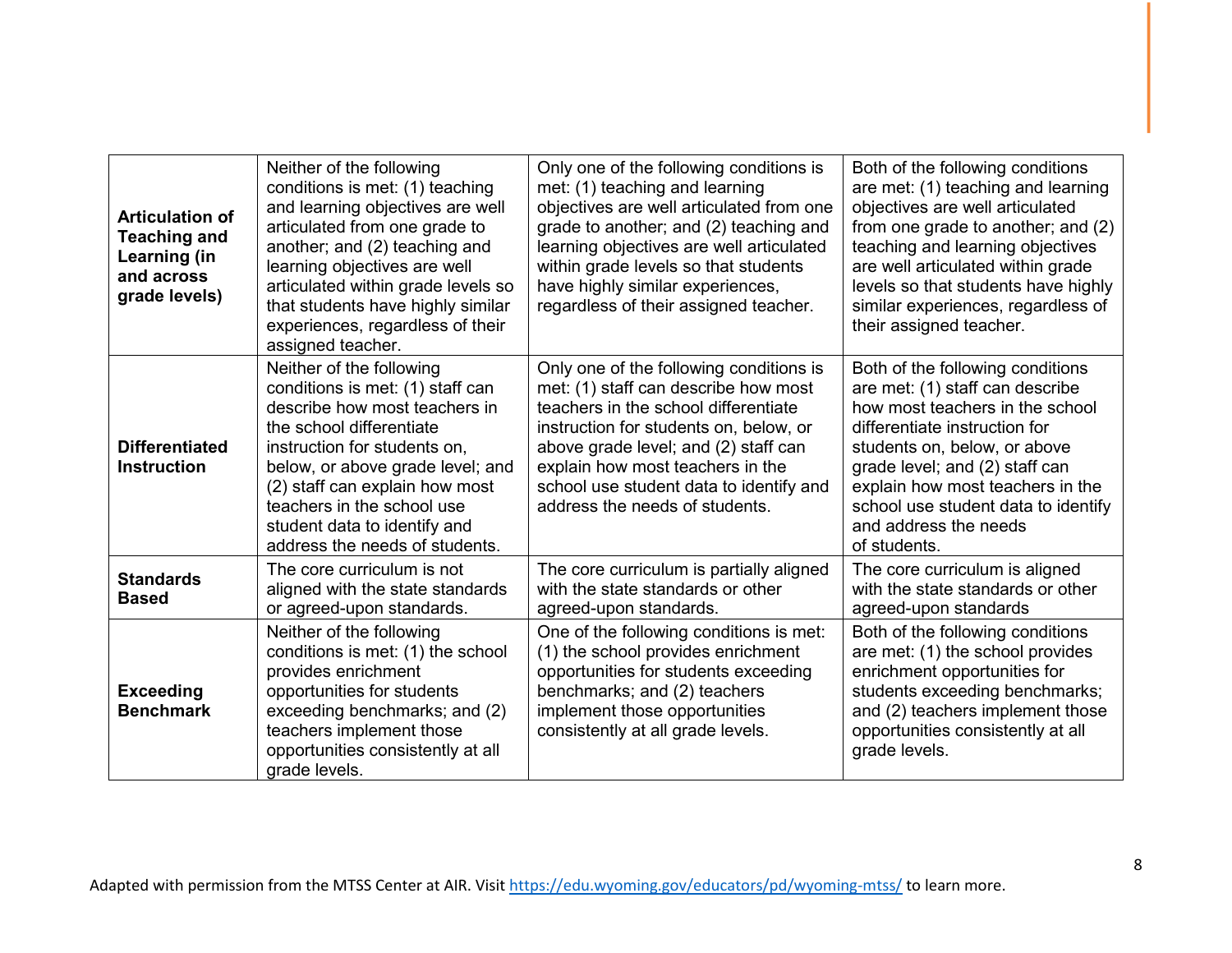#### Tier 2: Supplemental Intervention

*Tier 2 includes standardized academic interventions or targeted behavioral or mental health supports using validated intervention programs to support students identified as at-risk.*

| <b>Indicator</b>                                 |                                                                                                                                                                                                                                                                                                                                           | 3                                                                                                                                                                                                                                                                                                                 |                                                                                                                                                                                                                                                                                                                               |
|--------------------------------------------------|-------------------------------------------------------------------------------------------------------------------------------------------------------------------------------------------------------------------------------------------------------------------------------------------------------------------------------------------|-------------------------------------------------------------------------------------------------------------------------------------------------------------------------------------------------------------------------------------------------------------------------------------------------------------------|-------------------------------------------------------------------------------------------------------------------------------------------------------------------------------------------------------------------------------------------------------------------------------------------------------------------------------|
| Evidence-<br><b>Based</b><br><b>Intervention</b> | Tier 2 interventions are not<br>evidence based in content<br>areas and grade levels where<br>they are available.                                                                                                                                                                                                                          | Some Tier 2 interventions are evidence<br>based in content areas and grade levels<br>where they are available.                                                                                                                                                                                                    | All Tier 2 interventions are<br>evidence based in content areas<br>and grade levels where they are<br>available.                                                                                                                                                                                                              |
| <b>Complements</b><br>Core<br><b>Instruction</b> | Tier 2 interventions are poorly<br>aligned with core instruction and<br>incorporate different topics that<br>do not directly support core<br>program learning objectives at<br>Tier 1.                                                                                                                                                    | Tier 2 interventions incorporate<br>foundational skills but only occasionally<br>align with the learning objectives of core<br>curriculum and instruction at<br>Tier 1.                                                                                                                                           | Tier 2 interventions are well<br>aligned with core instruction and<br>incorporate foundational skills that<br>support the learning objectives of<br>core curriculum and instruction at<br>Tier 1.                                                                                                                             |
| <b>Instructional</b><br><b>Characteristics</b>   | None or only one of the<br>following conditions is met:<br>(1) interventions are<br>standardized; (2) Tier 2<br>interventions are led by staff<br>trained in the intervention<br>according to developer<br>requirements; and (3) group<br>size and dosage are optimal<br>(according to research) for the<br>age and needs<br>of students. | Two of the following conditions are met:<br>(1) interventions are standardized; (2)<br>Tier 2 interventions are led by staff<br>trained in the intervention according to<br>developer requirements; and (3) group<br>size and dosage are optimal (according<br>to research) for the age and needs of<br>students. | All three of the following<br>conditions are met: (1)<br>interventions are standardized;<br>(2) Tier 2 interventions are led by<br>staff trained in the intervention<br>according to developer<br>requirements; and (3) group size<br>and dosage are optimal<br>(according to research) for the<br>age and needs of students. |
| <b>Addition to Tier</b><br>1 Core<br>Programming | Tier 2 interventions replace<br>Tier 1 core programming<br>and instruction.                                                                                                                                                                                                                                                               | Tier 2 interventions sometimes<br>supplement Tier 1 and sometimes<br>replace Tier 1 core programming<br>and instruction.                                                                                                                                                                                          | Tier 2 interventions supplement<br>Tier 1 core programming and<br>instruction.                                                                                                                                                                                                                                                |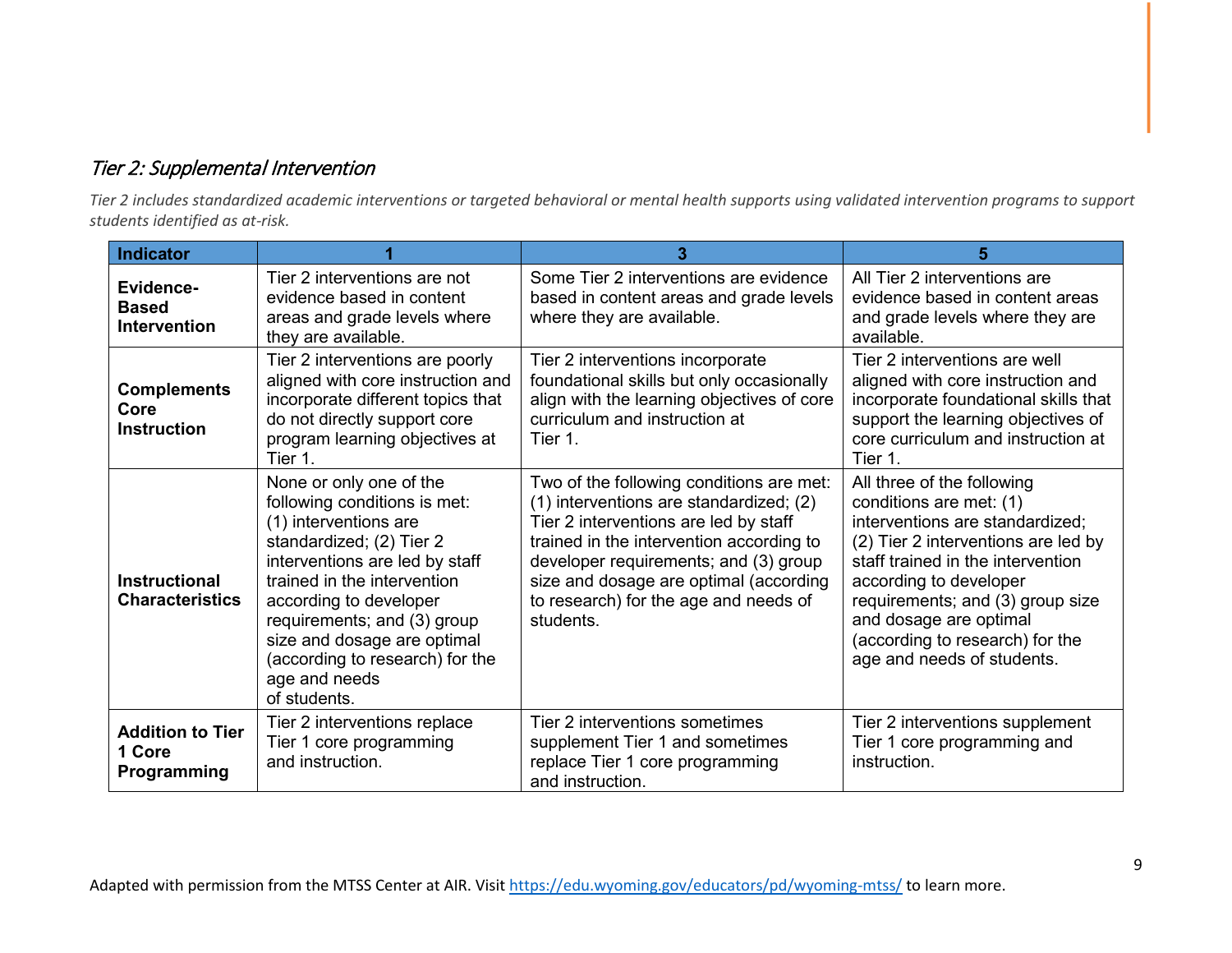#### Tier 3: Intensive Intervention

*Tier 3 includes intensive intervention for students not responding to Tier 2 and includes instruction and supports that are intensified and individualized based on student need.* 

| <b>Indicator</b>                                                                        |                                                                                                                                                                                                                                                                                                                                       |                                                                                                                                                                                                                                                                                                                                              |                                                                                                                                                                                                                                                                                                                                                                                           |
|-----------------------------------------------------------------------------------------|---------------------------------------------------------------------------------------------------------------------------------------------------------------------------------------------------------------------------------------------------------------------------------------------------------------------------------------|----------------------------------------------------------------------------------------------------------------------------------------------------------------------------------------------------------------------------------------------------------------------------------------------------------------------------------------------|-------------------------------------------------------------------------------------------------------------------------------------------------------------------------------------------------------------------------------------------------------------------------------------------------------------------------------------------------------------------------------------------|
| Data-Based<br><b>Interventions</b><br><b>Adapted Based</b><br>on Student<br><b>Need</b> | Intensive interventions are not<br>more intensive (e.g., no increase<br>in duration or frequency, change<br>in interventionist, change in<br>group size, or change in<br>intervention) than Tier 2<br>interventions.                                                                                                                  | Intensive interventions are more<br>intensive than Tier 2 interventions but<br>are based only on preset methods to<br>increase intensity (e.g., sole reliance on<br>increased duration or frequency,<br>change in interventionist, decreased<br>group size, or change in intervention<br>program).                                           | Intensive interventions are more<br>intensive than Tier 2 interventions and<br>are adapted to address individual<br>student needs in a number of ways<br>(e.g., increased duration or frequency,<br>change in interventionist, decreased<br>group size, change in instructional<br>delivery, and change in type of<br>intervention) through an iterative<br>manner based on student data. |
| <b>Instructional</b><br><b>Characteristics</b>                                          | None of the following conditions<br>is met: (1) the intervention is<br>individualized; (2) intensive<br>interventions are led by well-<br>trained staff experienced in<br>individualizing instruction based<br>on student data; and (3) the<br>group size is optimal (according<br>to research) for the age and<br>needs of students. | Only one or two of the following<br>conditions is met: (1) the intervention is<br>individualized; (2) intensive<br>interventions are led by well-trained<br>staff experienced in individualizing<br>instruction based on student data; and<br>(3) the group size is optimal (according<br>to research) for the age and needs of<br>students. | All of the following conditions are met:<br>(1) the intervention is individualized;<br>(2) intensive interventions are led by<br>well-trained staff experienced in<br>individualizing instruction based on<br>student data; and (3) the group size is<br>optimal (according to research) for the<br>age and needs of students.                                                            |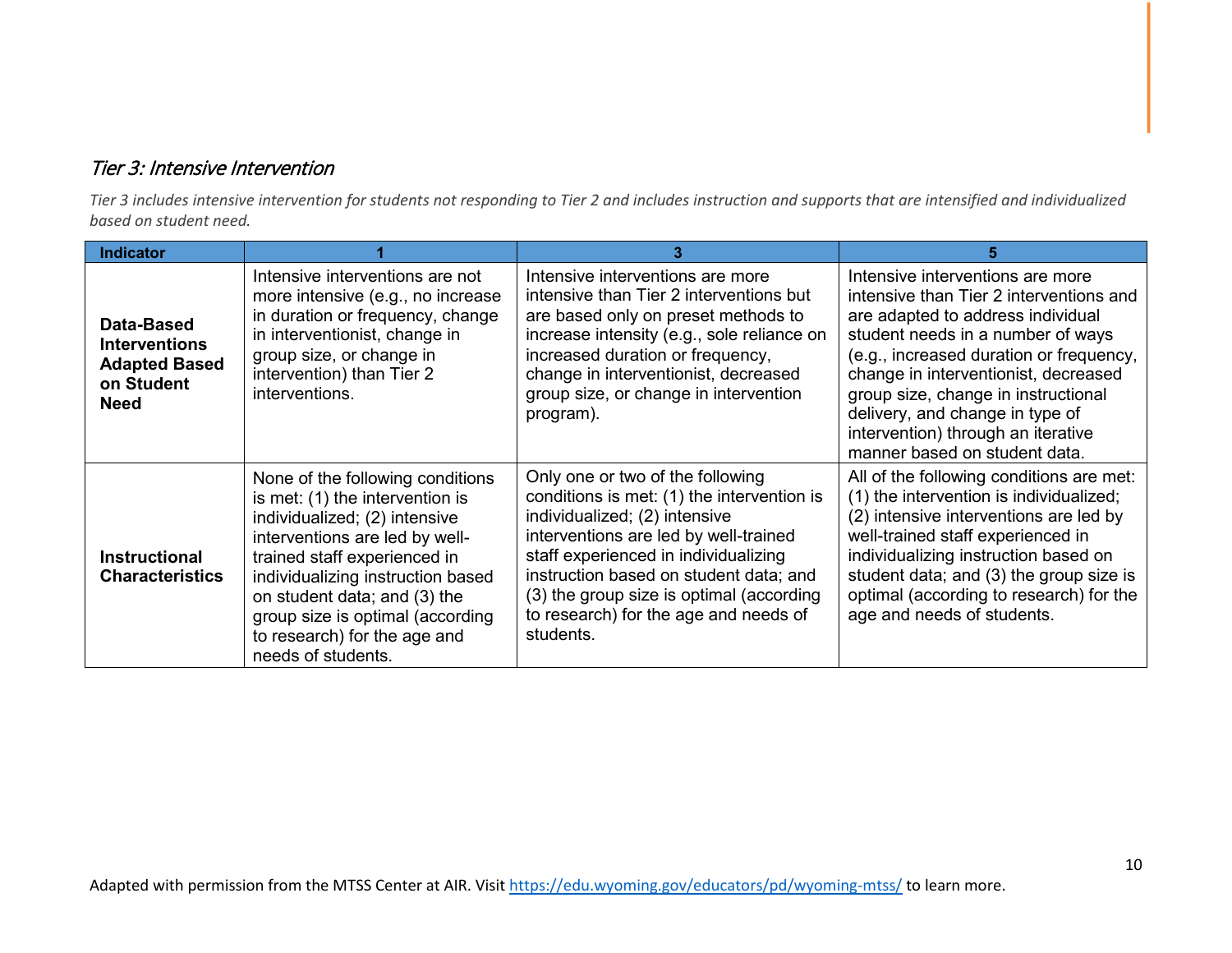| <b>Relationship to</b><br><b>Tier 1 Core</b><br>Programming | Neither of the following<br>conditions is met: (1) decisions<br>regarding student participation in<br>both core instruction and<br>intensive intervention are made<br>on a case-by-case basis,<br>according to student need; and<br>(2) intensive interventions<br>address the general education<br>curriculum in an appropriate<br>manner for students. | Only one of the following conditions is<br>met: (1) decisions regarding student<br>participation in both core instruction and<br>intensive intervention are made on a<br>case-by-case basis, according to<br>student need; and (2) intensive<br>interventions address the general<br>education curriculum in an appropriate<br>manner for students. | Both of the following conditions are<br>met: (1) decisions regarding student<br>participation in both core instruction<br>and intensive intervention are made<br>on a case-by-case basis, according to<br>student need; and (2) intensive<br>interventions address the general<br>education curriculum in an<br>appropriate manner for students. |
|-------------------------------------------------------------|----------------------------------------------------------------------------------------------------------------------------------------------------------------------------------------------------------------------------------------------------------------------------------------------------------------------------------------------------------|-----------------------------------------------------------------------------------------------------------------------------------------------------------------------------------------------------------------------------------------------------------------------------------------------------------------------------------------------------|--------------------------------------------------------------------------------------------------------------------------------------------------------------------------------------------------------------------------------------------------------------------------------------------------------------------------------------------------|
|-------------------------------------------------------------|----------------------------------------------------------------------------------------------------------------------------------------------------------------------------------------------------------------------------------------------------------------------------------------------------------------------------------------------------------|-----------------------------------------------------------------------------------------------------------------------------------------------------------------------------------------------------------------------------------------------------------------------------------------------------------------------------------------------------|--------------------------------------------------------------------------------------------------------------------------------------------------------------------------------------------------------------------------------------------------------------------------------------------------------------------------------------------------|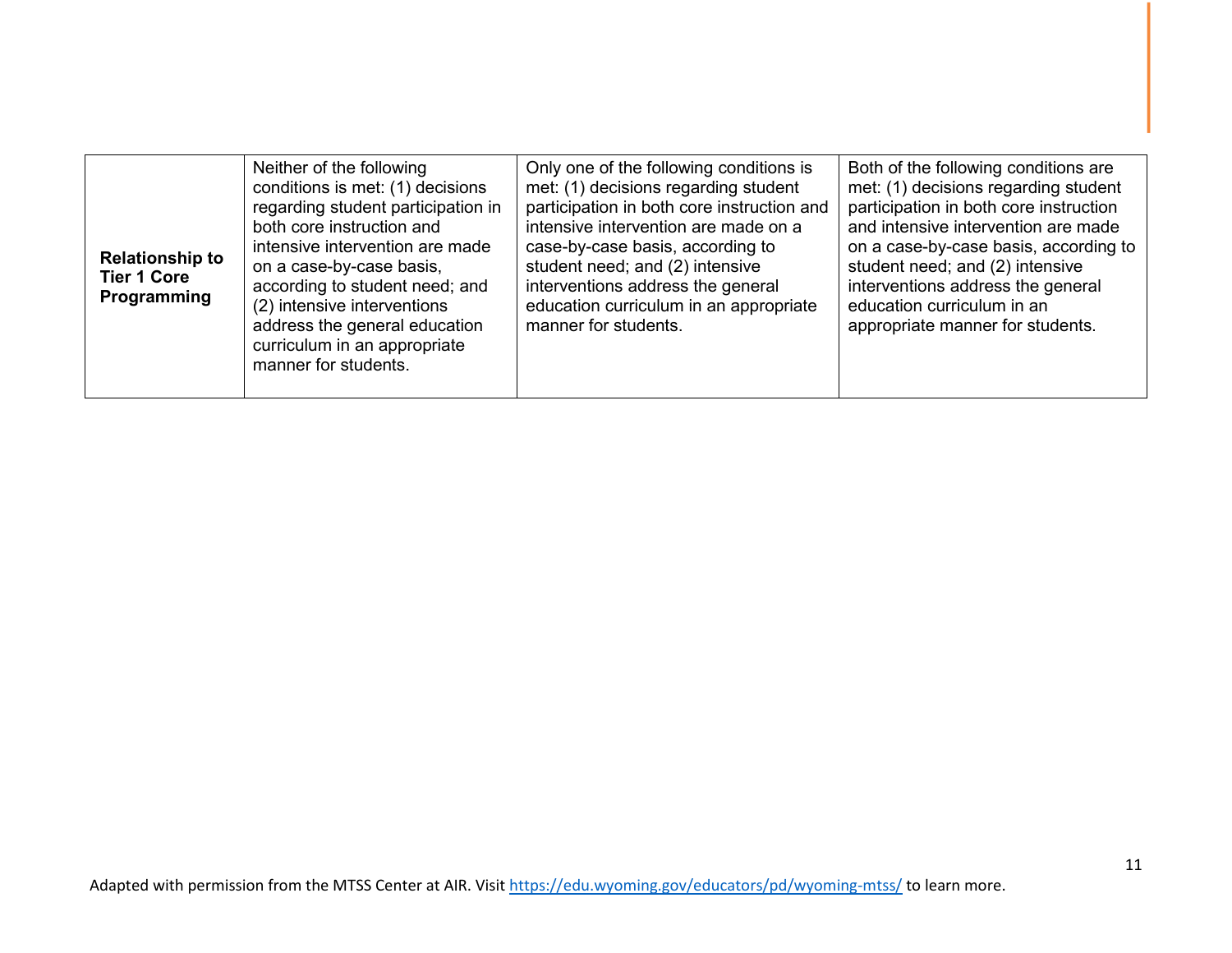### Section 5: School Infrastructure and Support Mechanisms

*School Infrastructure and Support Mechanisms. Includes the knowledge, resources, and organizational structures necessary to operationalize all components of MTSS in a unified system to meet the established goals. Most schools have these or components of these mechanisms, so it is important to assess the extent to which they are being used to support MTSS implementation. Schools with effective MTSS implementation also have a robust system for collecting and analyzing data to measure fidelity and effectiveness of the MTSS model and its components. The support infrastructures and mechanism have been found to be essential for scaling and sustaining MTSS implementation.* 

| <b>Indicator</b>                                                 |                                                                                                                                                                                                                                            |                                                                                                                                                                                                                                                                      | 5                                                                                                                                                                                                                                                                |
|------------------------------------------------------------------|--------------------------------------------------------------------------------------------------------------------------------------------------------------------------------------------------------------------------------------------|----------------------------------------------------------------------------------------------------------------------------------------------------------------------------------------------------------------------------------------------------------------------|------------------------------------------------------------------------------------------------------------------------------------------------------------------------------------------------------------------------------------------------------------------|
| <b>Prevention</b><br><b>Focus</b>                                | Staff generally perceive MTSS as<br>a program that solely supports the<br>prereferral process for<br>special education.                                                                                                                    | Some staff understand that MTSS is a<br>framework to prevent all students,<br>including students with disabilities, from<br>experiencing poor learning outcomes.                                                                                                     | All staff understand that MTSS is a<br>framework to prevent all students,<br>including students with disabilities,<br>from experiencing poor<br>learning outcomes.                                                                                               |
| Leadership<br><b>Personnel</b>                                   | Decisions and actions by school<br>and district leaders undermine the<br>effectiveness of the essential<br>components of the MTSS<br>framework at the school.                                                                              | Decisions and actions by school and<br>district leaders are inconsistent and only<br>somewhat supportive of the essential<br>components of the MTSS framework at<br>the school; support for MTSS<br>implementation is not very evident.                              | Decisions and actions by school and<br>district leaders proactively support the<br>essential components of the MTSS<br>framework at the school and help<br>make the framework more effective;<br>support for MTSS implementation is a<br>high priority.          |
| <b>School-Based</b><br><b>Professional</b><br><b>Development</b> | The school has no well-defined,<br>school-based professional<br>development mechanism to<br>support continuous improvement<br>of instructional practice, data-<br>based decision making, and<br>delivery of interventions<br>and supports. | Some forms of school-based professional<br>development are available, but most are<br>not consistent or job embedded to ensure<br>continuous improvement in instructional<br>practice, data-based decision making,<br>and delivery of interventions and<br>supports. | School-based professional<br>development is institutionalized and<br>structured so that all teachers<br>continuously examine, reflect upon,<br>and improve instructional practice,<br>data-based decision making, and<br>delivery of interventions and supports. |
| <b>Schedules</b>                                                 | Schoolwide schedules are not<br>aligned to support multiple levels<br>of intervention and support based<br>on student need; inadequate time<br>is available for core programming,<br>interventions, and teaming.                           | Schoolwide schedules are partially<br>aligned to support multiple levels of<br>intervention based on student need;<br>some additional time is built in for core<br>programming, interventions, and teaming.                                                          | Schoolwide schedules are aligned to<br>support multiple levels of intervention<br>based on student need; adequate<br>additional time is built in for core<br>programming, interventions,<br>and teaming.                                                         |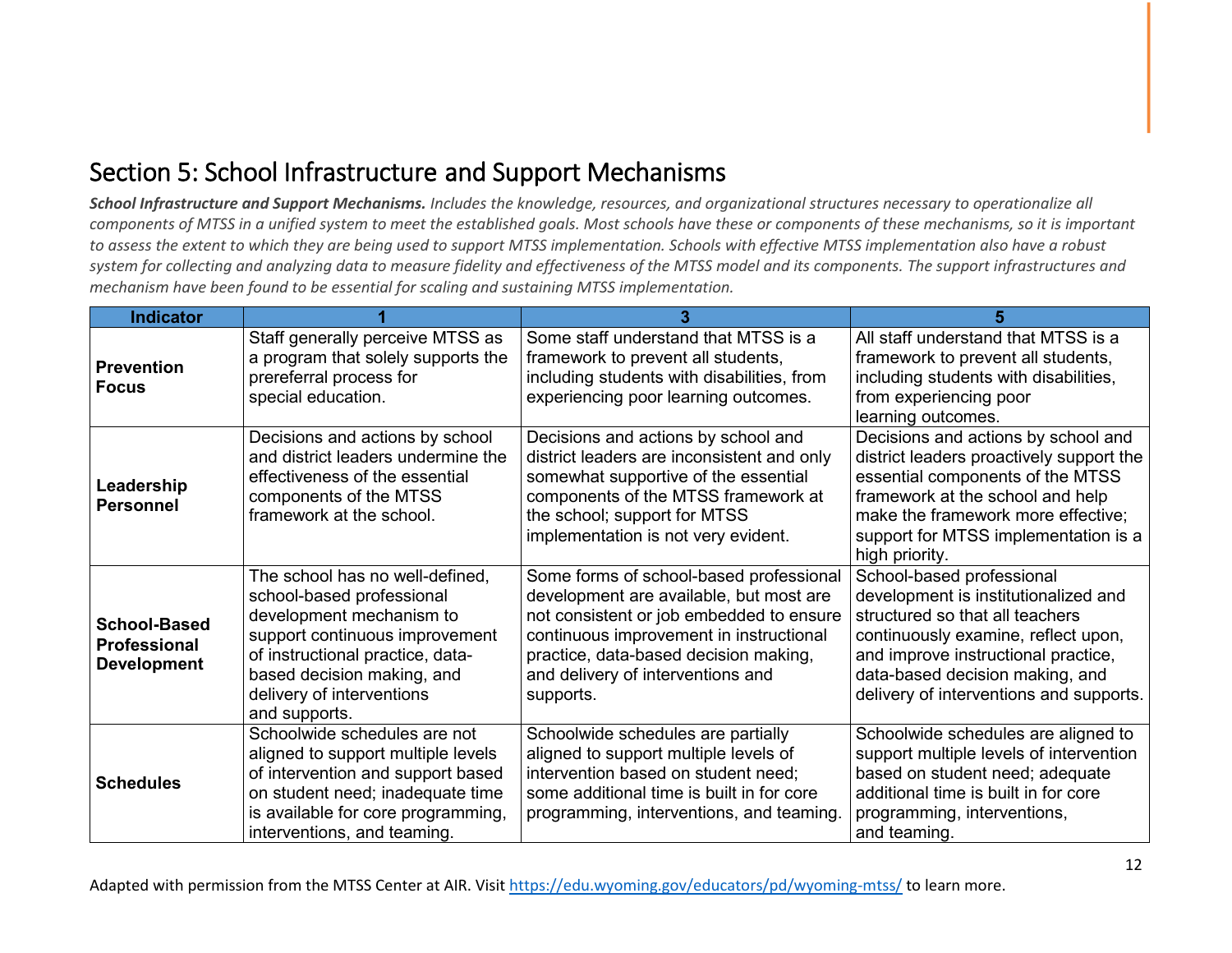| <b>Resources</b>                                                              | Resources (e.g., funds, programs,<br>staffing) are not allocated to<br>support MTSS implementation.                                                                                                                                                                                                                                                                                                                                                   | Resources (e.g., funds, programs,<br>staffing) are partially allocated to support<br>MTSS implementation.                                                                                                                                                                                                                                                                                                                                               | Resources (e.g., funds, programs,<br>staffing) are adequately allocated to<br>support MTSS implementation.                                                                                                                                                                                                                                                                                                                                                 |
|-------------------------------------------------------------------------------|-------------------------------------------------------------------------------------------------------------------------------------------------------------------------------------------------------------------------------------------------------------------------------------------------------------------------------------------------------------------------------------------------------------------------------------------------------|---------------------------------------------------------------------------------------------------------------------------------------------------------------------------------------------------------------------------------------------------------------------------------------------------------------------------------------------------------------------------------------------------------------------------------------------------------|------------------------------------------------------------------------------------------------------------------------------------------------------------------------------------------------------------------------------------------------------------------------------------------------------------------------------------------------------------------------------------------------------------------------------------------------------------|
| <b>Cultural and</b><br>Linguistic<br><b>Responsiveness</b>                    | One or none of the following<br>conditions is met: Staff can<br>articulate information and factors<br>that they consider when adopting<br>culturally and linguistically relevant<br>(1) instructional practices,<br>(2) assessments, and<br>(3) intervention programs.                                                                                                                                                                                | Two of the following conditions are met:<br>Staff can articulate information and<br>factors that they consider when adopting<br>culturally and linguistically relevant (1)<br>instructional practices, (2) assessments,<br>and (3) intervention programs.                                                                                                                                                                                               | All three of the following conditions<br>are met:<br>Staff can articulate information and<br>factors that they consider when<br>adopting culturally and linguistically<br>relevant (1) instructional practices,<br>(2) assessments, and<br>(3) intervention programs.                                                                                                                                                                                      |
| <b>Communications</b><br><b>With and</b><br>Involvement of<br><b>Families</b> | One or none of the following<br>conditions is met: (1) a description<br>of the school's essential<br>components of MTSS is shared<br>with families; (2) a coherent<br>mechanism is implemented for<br>updating families on the progress<br>of their child who is receiving Tier<br>2 or 3 interventions; and (3)<br>families are involved during<br>decision making regarding the<br>progress of students receiving Tier<br>3 intensive intervention. | Two of the following conditions are met:<br>(1) a description of the school's essential<br>components of MTSS is shared with<br>families; (2) a coherent mechanism is<br>implemented for updating families on the<br>progress of their child who is receiving<br>Tier 2 or Tier 3 intensive interventions;<br>and (3) families are involved during<br>decision making regarding the progress<br>of students receiving Tier 3 intensive<br>intervention. | All of the following conditions are met:<br>(1) a description of the school's<br>essential components of MTSS is<br>shared with families; (2) a coherent<br>mechanism is implemented for<br>updating families on the progress of<br>their child who is receiving Tier 2 or<br>Tier 3 intensive interventions; and<br>(3) families are involved during<br>decision making regarding the<br>progress of students receiving Tier 3<br>intensive intervention. |
| <b>Communication</b><br><b>With and</b><br>Involvement of<br><b>All Staff</b> | One or none of the following<br>conditions is met: (1) a description<br>of the school's essential<br>components of MTSS and data-<br>based decision-making process is<br>shared with staff; (2) a system is in<br>place to keep staff informed; and<br>(3) teacher teams collaborate<br>frequently.                                                                                                                                                   | At least two of the following conditions<br>are met: (1) a description of the school's<br>essential components of MTSS and data-<br>based decision-making process is shared<br>with staff; (2) a system is in place to keep<br>staff informed; and (3) teacher teams<br>collaborate frequently.                                                                                                                                                         | All of the following conditions are met:<br>(1) a description of the school's<br>essential components of MTSS and<br>data-based decision-making process<br>is shared with staff; (2) a system is in<br>place to keep staff informed; and (3)<br>teacher teams collaborate frequently.                                                                                                                                                                      |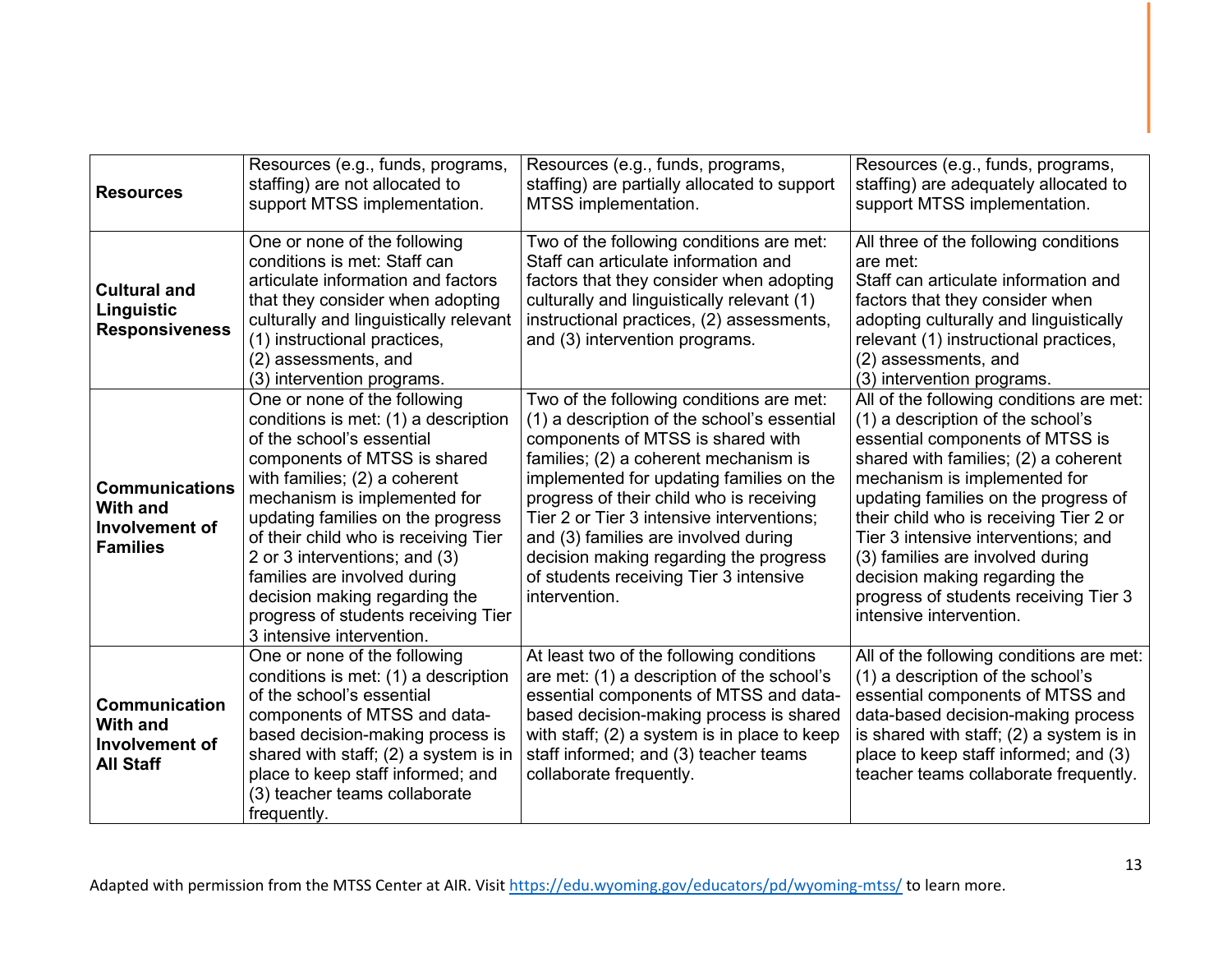| <b>MTSS Teams</b> | Only one of the following<br>conditions is met: (1) the MTSS<br>team is representative of all key<br>stakeholders; (2) structures and<br>clear processes are in place to<br>guide decision making; and (3)<br>time is set aside for the team to<br>meet regularly.                                                                                                                        | At least two of the following conditions<br>are met: (1) the MTSS team is<br>representative of all key stakeholders;<br>(2) structures and clear processes are in<br>place to guide decision making; and<br>(3) time is set aside for the team to<br>meet regularly.                                                                                                    | All of the following conditions are met:<br>(1) the MTSS team is representative<br>of all key stakeholders; (2) structures<br>and clear processes are in place to<br>guide decision making; and (3) time is<br>set aside for the team to meet<br>regularly.                                                                                                                |
|-------------------|-------------------------------------------------------------------------------------------------------------------------------------------------------------------------------------------------------------------------------------------------------------------------------------------------------------------------------------------------------------------------------------------|-------------------------------------------------------------------------------------------------------------------------------------------------------------------------------------------------------------------------------------------------------------------------------------------------------------------------------------------------------------------------|----------------------------------------------------------------------------------------------------------------------------------------------------------------------------------------------------------------------------------------------------------------------------------------------------------------------------------------------------------------------------|
| <b>Fidelity</b>   | None or only one of the following<br>conditions is met: (1) procedures<br>are in place to monitor the fidelity<br>of implementation of MTSS and its<br>essential components; (2)<br>procedures are in place to monitor<br>the fidelity of instruction and<br>interventions, and (3) procedures<br>are in place to monitor the<br>processes of administering and<br>analyzing assessments. | Two of the following conditions are met:<br>(1) procedures are in place to monitor the<br>fidelity of implementation of MTSS and its<br>essential components; (2) procedures are<br>in place to monitor the fidelity of<br>instruction and interventions; and<br>(3) procedures are in place to monitor the<br>processes of administering and<br>analyzing assessments. | All of the following conditions are met:<br>(1) procedures are in place to monitor<br>the fidelity of implementation of<br>MTSS and its essential components;<br>(2) procedures are in place to monitor<br>the fidelity of instruction and<br>interventions; and (3) procedures are<br>in place to monitor the processes of<br>administering and analyzing<br>assessments. |